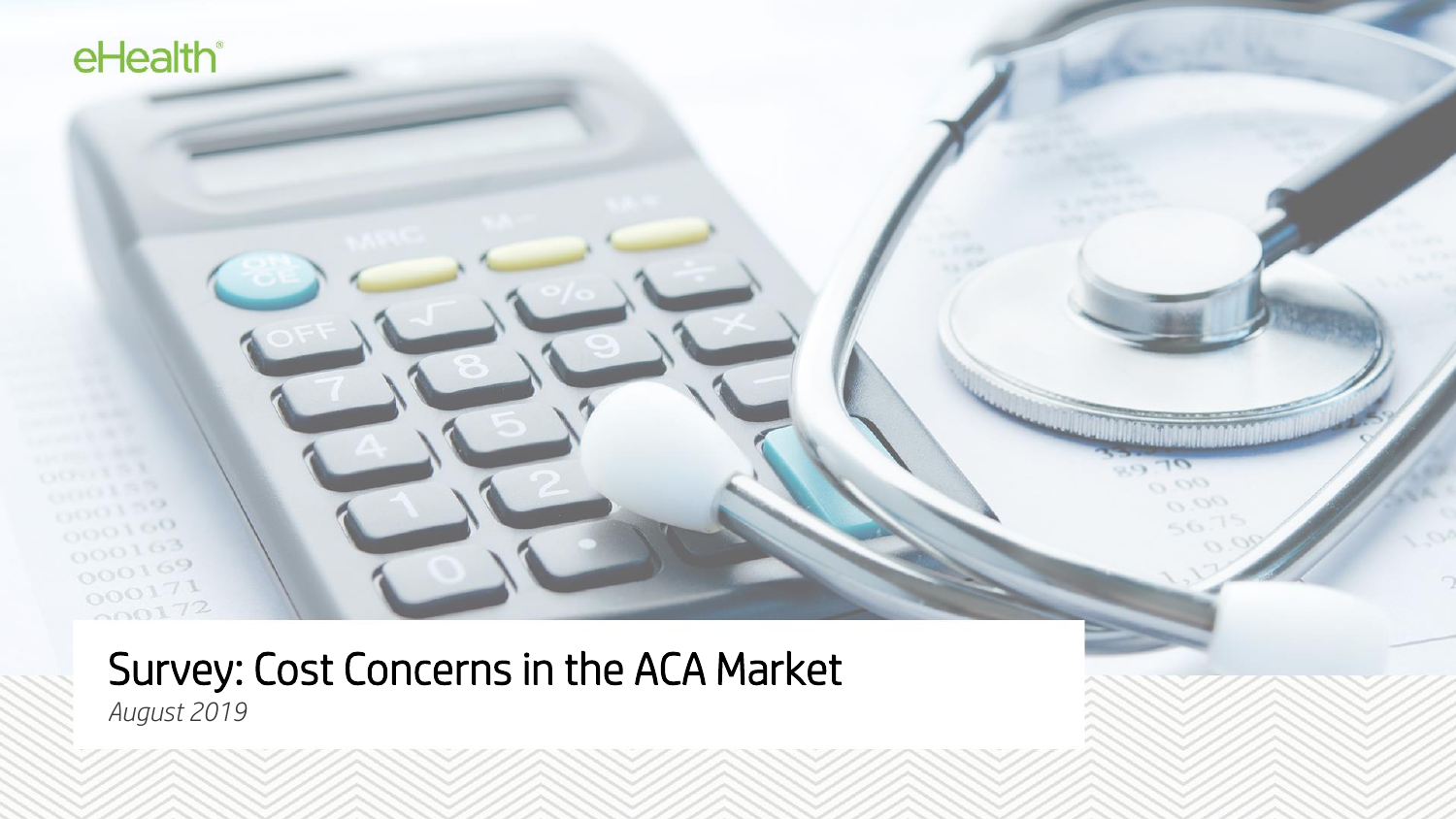## **Introduction**

This report is based on a survey exploring consumer sentiments and experiences related to price transparency, surprise medical bills, and health insurance premiums and deductibles, as well as their concerns about the future of health coverage in the United States.

The survey was conducted by eHealth on a voluntary basis in July 2019 and a total of 801 responses were collected. Survey participants purchased ACA-compliant individual or family health insurance plans from eHealth, some with and some without government subsidies.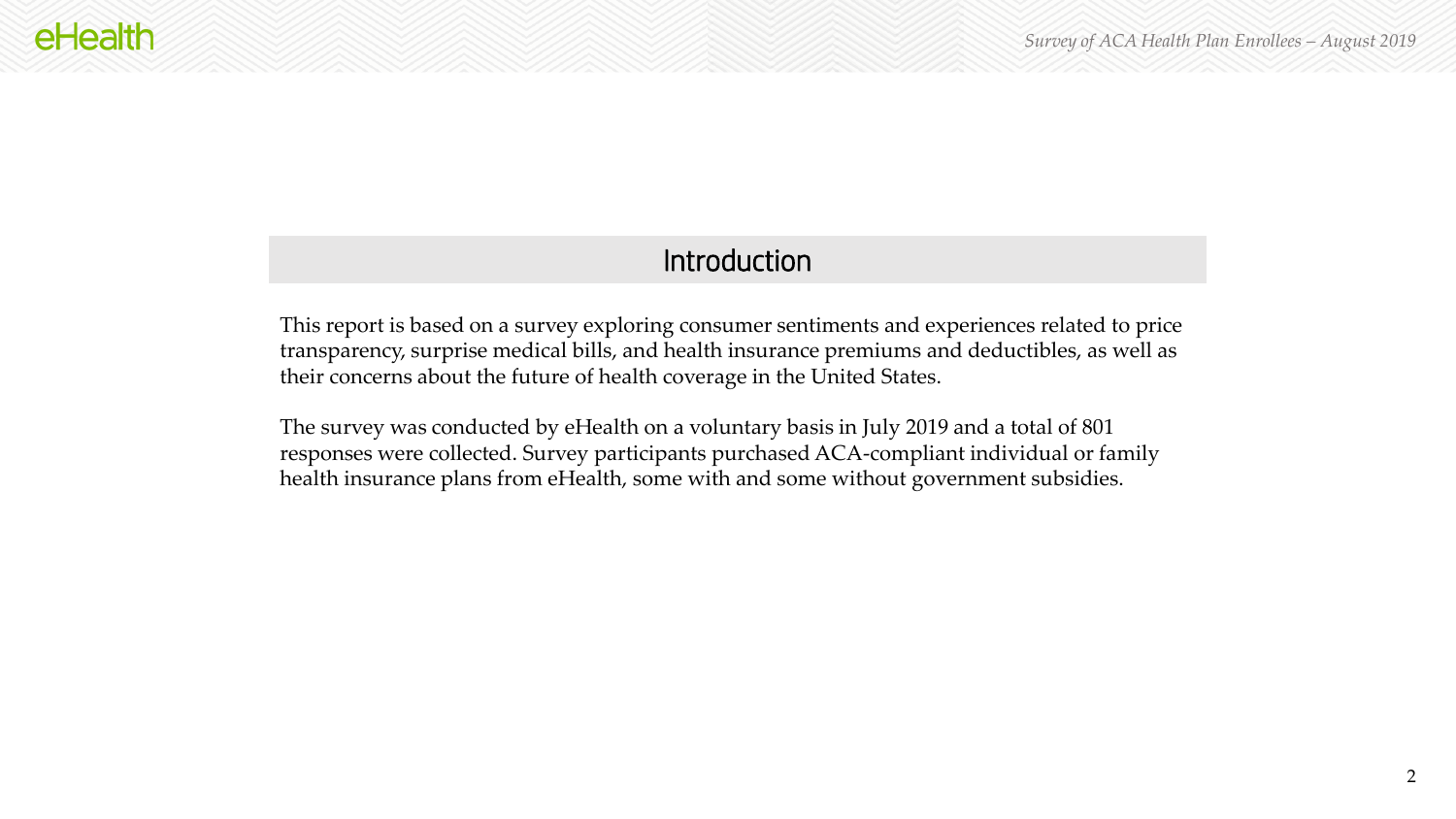#### **Most consumers rarely or never get an estimate of their outof-pocket costs from medical care providers**

- More than half (58%) say they are "never" (30%) or "rarely" (28%) given an estimate of their costs.
- 19% say they are sometimes given an estimate.
- Fewer than a quarter (23%) say they are "usually" (13%) or "always" (10%) given an estimate of their costs.

## **How often are you given an estimate of your costs up front by a medical care provider?**



**Most who get estimates have to ask for them:** 70% of those who received cost estimates from medical care providers had to ask for them; 30% say the cost estimate was provided without asking.

**Discussing costs of treatment options:** 56% of survey respondents say they have discussed the cost of different treatment options with their doctor. Of these, 65% say the cost information provided by their doctor proved accurate.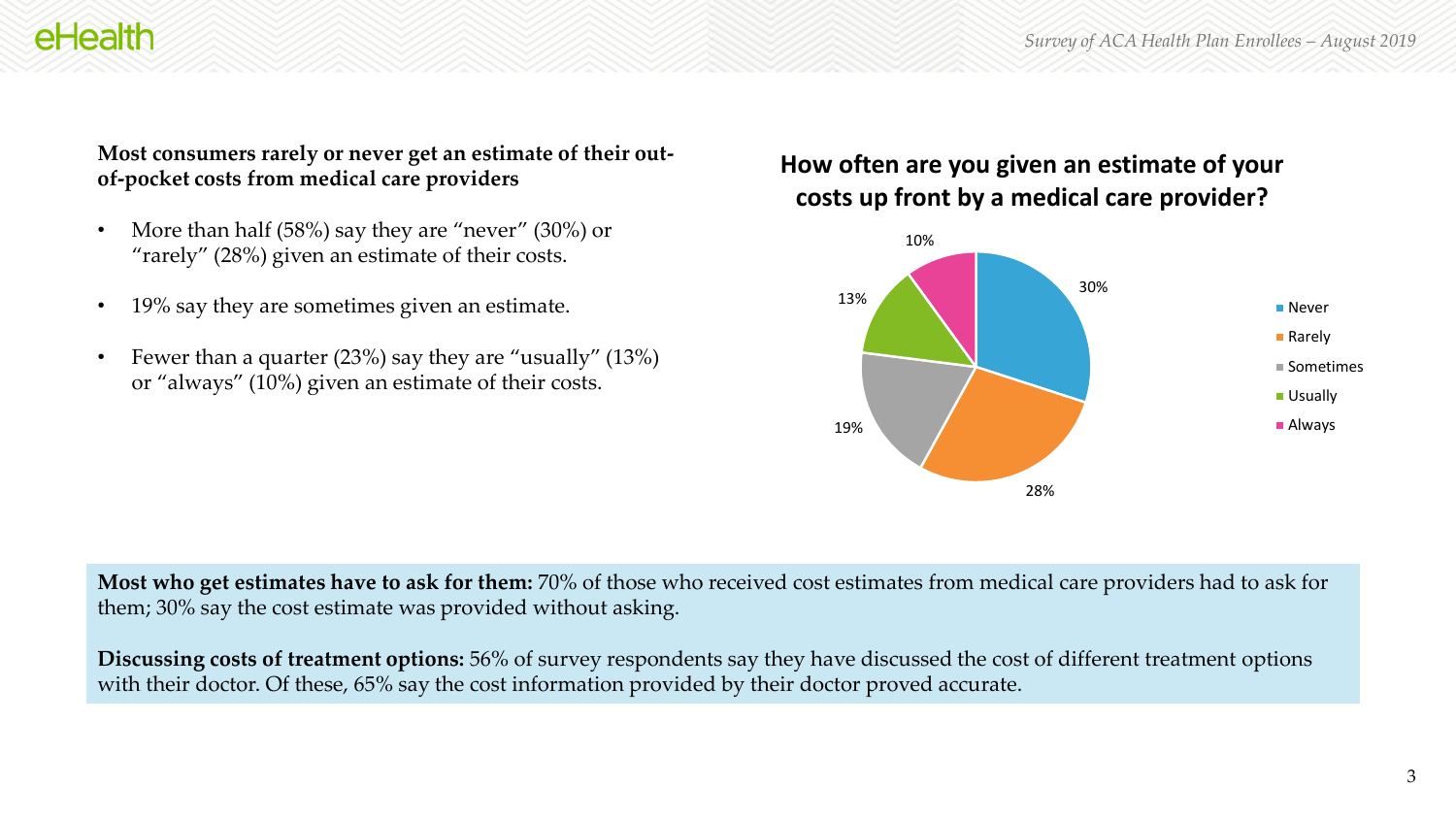#### **More than four in ten (44%) were charged more than their estimate**

- Among those given cost estimates, 54% say the estimates were about right.
- 17% say they were charged 5-25% more in the end.
- 15% were charged 25-50% more.
- 10% were charged 50-100% more.
- 2% were charged more than 100% more.

## **Were your final costs higher or lower than the estimate you were given?**



**Nearly four in ten received a discount on their final bill:** Among those who were charged more for their medical care than their original estimate, 38% say they were not required to pay the full bill in the end. 62% say they did pay the full bill.

**The unsubsidized were more often stuck with the full bill:** Consumers not receiving ACA subsidies were required to pay the full bill more often than those receiving subsidies (67% vs. 55%).

**Medical providers and insurers helped to reduce final costs**: Among those not required to pay the full bill, 47% say the medical provider agreed to accept a lower payment; 35% say their insurer helped to negotiate a lower charge.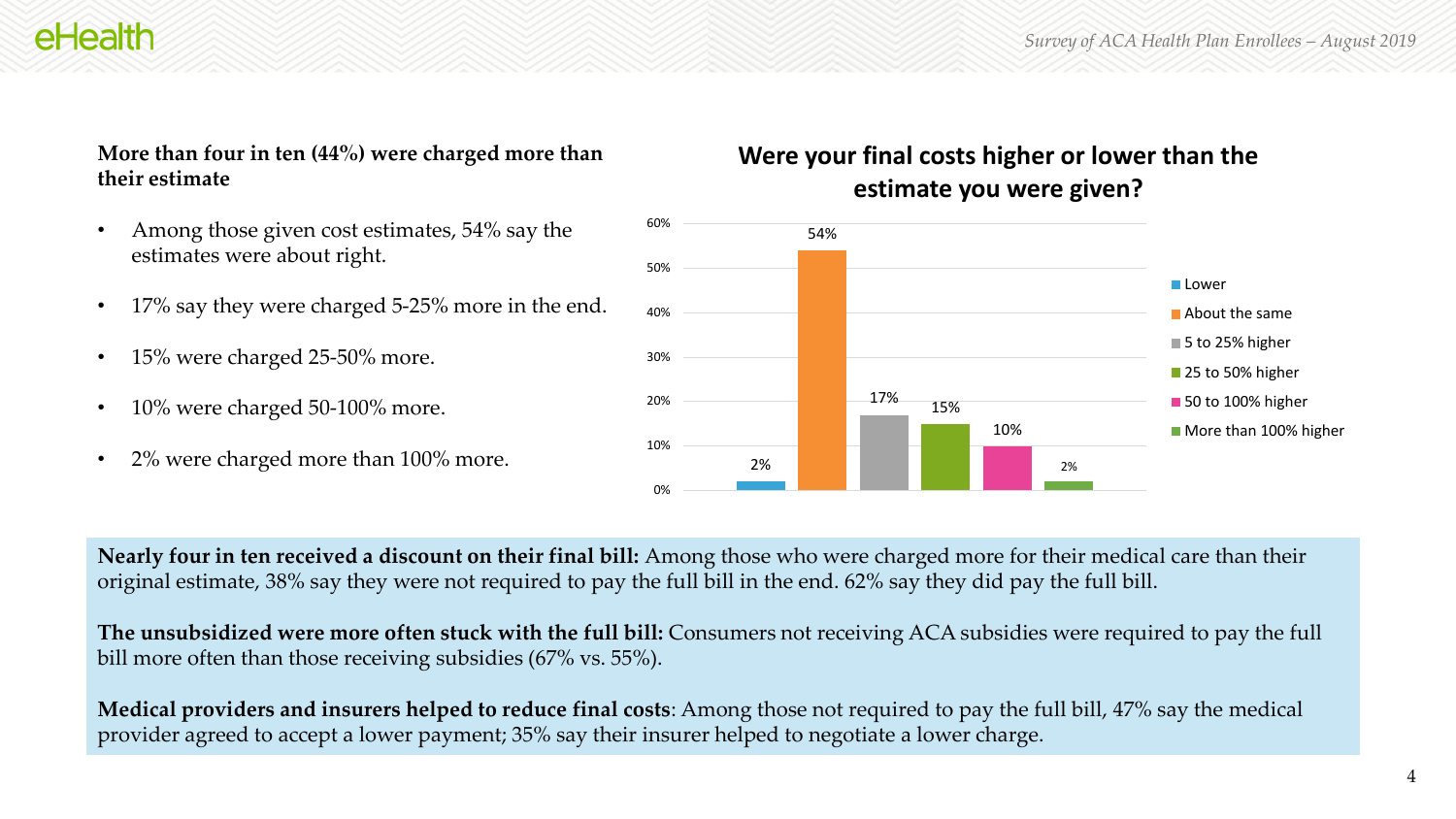# **AHAAlth**

#### **More than a third of consumers say they have had to meet their full annual deductible**

- 64% of respondents say they have never reached their full annual deductible.
- 36% say they have paid out a full annual deductible at least once.

## **Have you ever had to pay out your full annual deductible under a health insurance plan?**



**Few have the savings to pay out their full deductible in an emergency:** Two thirds (66%)\* of respondents say they have \$4,000 or less in savings; 56% say they have \$2,000 or less in savings.

**Average deductibles for individuals and families exceed savings:** According to eHealth's [Health Insurance Price Index r](https://news.ehealthinsurance.com/_ir/68/20196/Health_Insurance_Index_Report_ACA_2019.pdf)eport for the 2019 open enrollment period, unsubsidized eHealth customers selected plans with deductibles averaging \$4,320 for individual coverage and \$8,071 for family coverage.

\*Among survey respondents willing to share how much they had in savings.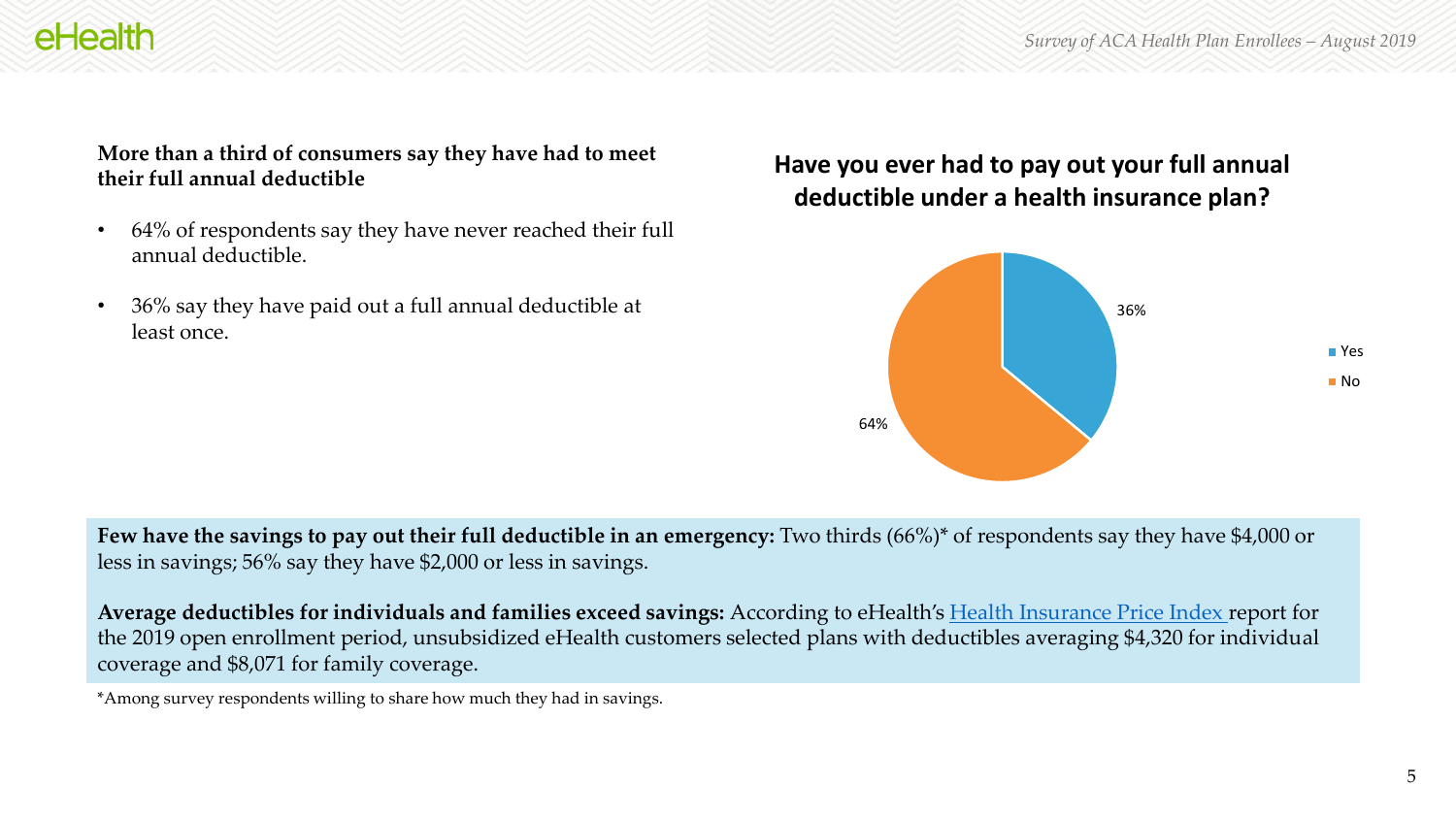### **Cost of deductibles, copays and premiums a top concern for consumers**

- 48% say the cost of deductibles and copays worry them most when they need medical care.
- 25% cite the cost of monthly premiums as their top worry.
- 11% say they worry most about having access to network doctors and hospitals.
- 4% worry most about paying for care while traveling.
- 3% worry most about the cost of prescriptions.

## **When you need medical care, what worries you most?**



**Subsidized worry more about deductibles and copays:** 54% of people accessing ACA subsidies worry most about deductibles and copays, compared to 45% of the unsubsidized.

**Nearly two thirds have skipped care to save money:** 63% of all survey respondents say they have skipped medical care or not filled a prescription in the past due to cost. Women were more likely than men to have skipped care (69% vs. 53%), as were those receiving ACA subsidies (72%) as compared to the unsubsidized (60%).

**Most would be willing to seek care in non-medical settings to save money:** 75% of respondents say they would be willing to receive medical care at a pharmacy or other non-traditional setting if it reduced their costs.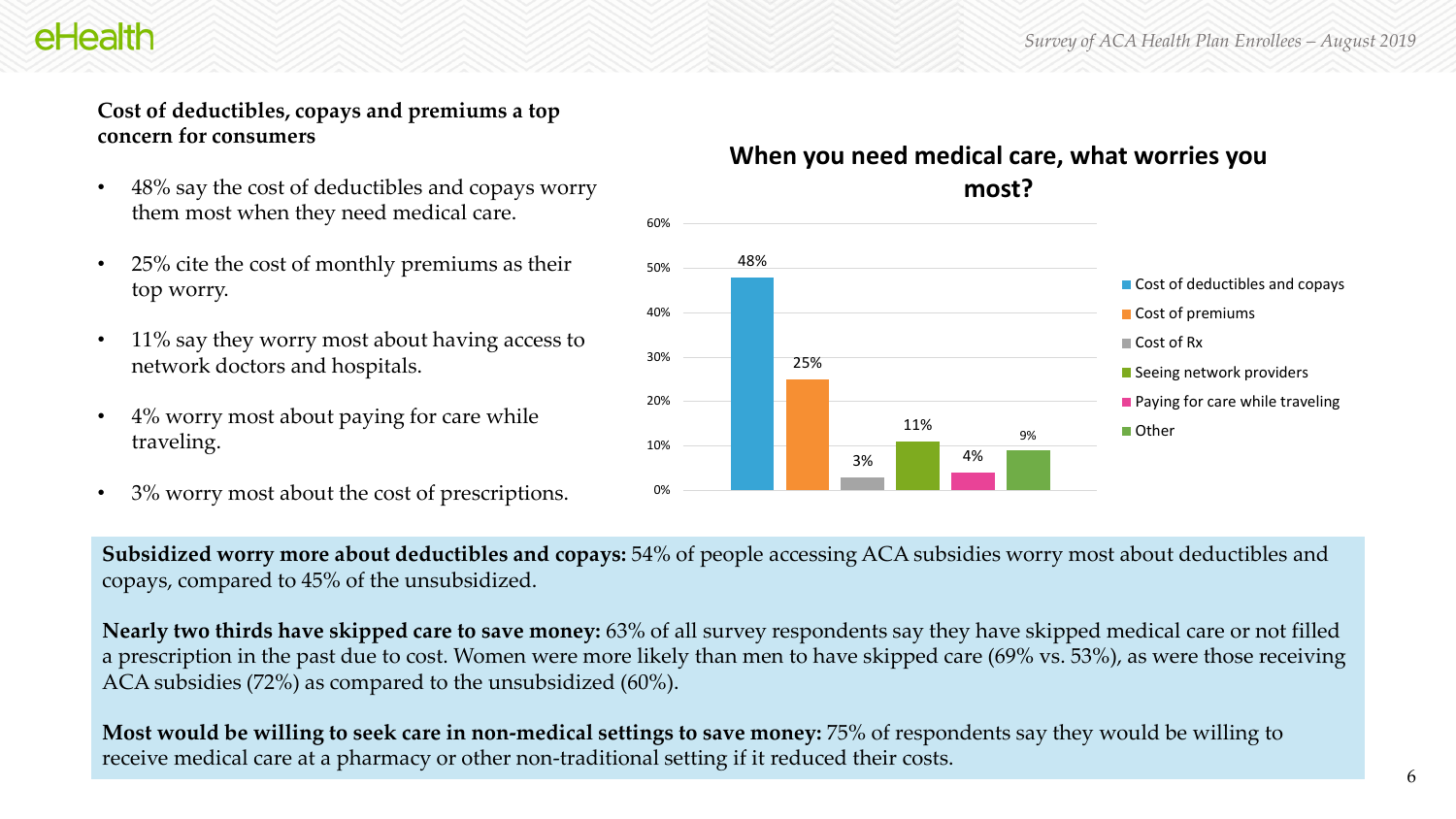#### **Cost of premiums are the biggest concern for the future of health insurance in the United States**

- 53% worry most about unaffordable premiums.
- 13% worry most about deductibles and copays.
- 8% are most concerned about being denied health insurance for pre-existing medical conditions; an equal number (8%) worry about losing their current health plan.
- 7% cite losing access to preferred medical providers as a top concern; 7% also worry about their benefits being cut.
- 2% worry most about drug coverage.



**What worries you most about the future of health insurance?**

**Consumers with subsidized ACA plans more concerned than the unsubsidized about losing coverage:** 17% of those currently receiving ACA premium subsidies say they worry about losing their current plan, compared to 4% of the unsubsidized.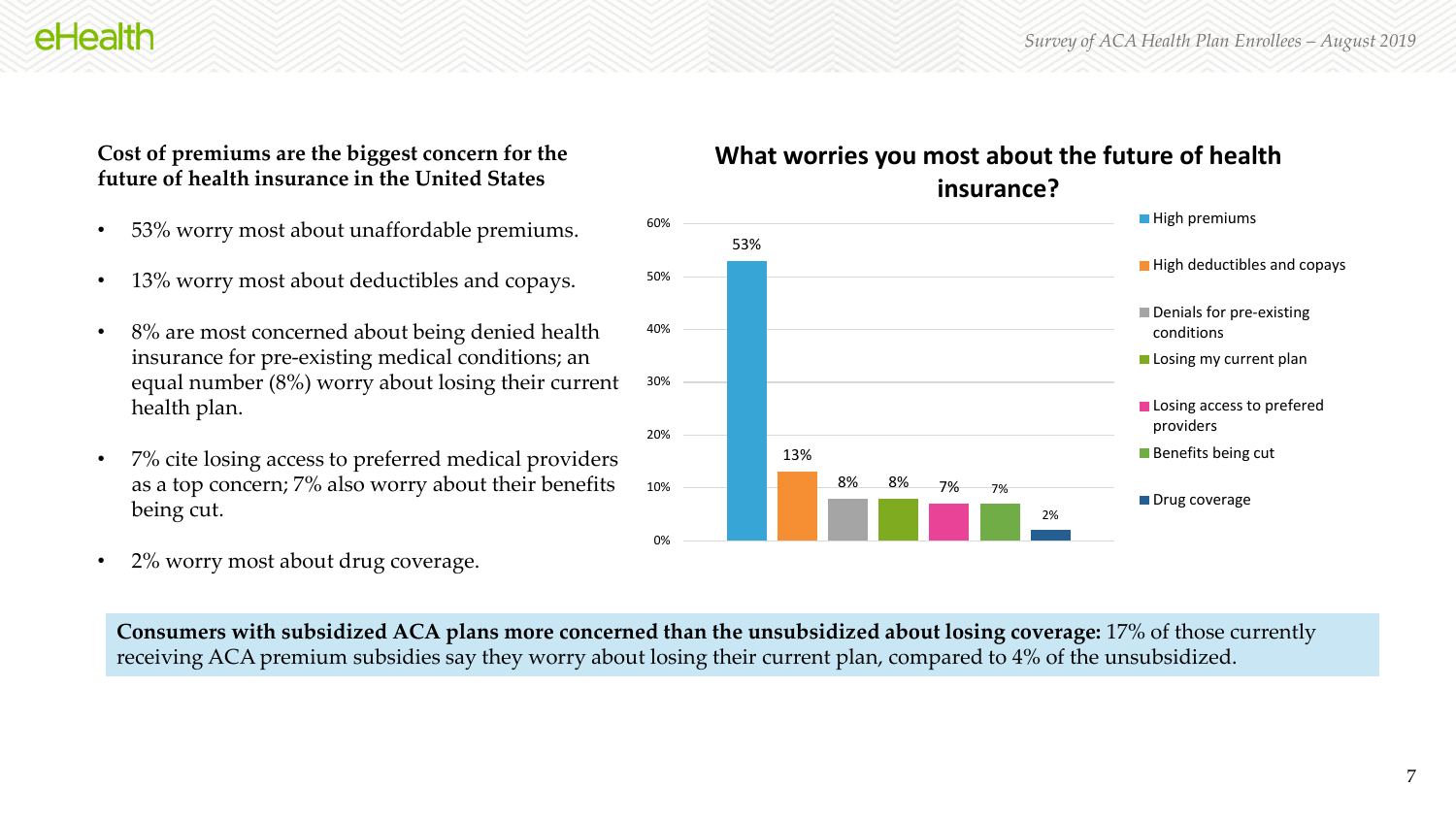#### **A majority want caps on drug costs to bring down cost of care**

- 64% of respondents say caps should be placed on drug prices to lower the cost of health care.
- 34% say doctors and hospitals should be paid less.
- 27% say the rich should be taxed more to subsidize the cost of care for others.





**Medicare consumers agree with ACA consumers on drug costs:** In a [recent survey](https://news.ehealthinsurance.com/_ir/68/20191/eHealth%20Medicare%20Consumer%20Survey%20February%202019.pdf) of Medicare customers, eHealth found that 73% also felt that placing caps on drug costs was the single most important thing to bring down the cost of health care.

**ACA subsidy recipients more likely to approve taxing the rich to subsidized care**: 42% of subsidy recipients think wealthier Americans should be taxed more to subsidize the cost of health care, compared to 30% of those not receiving subsidies.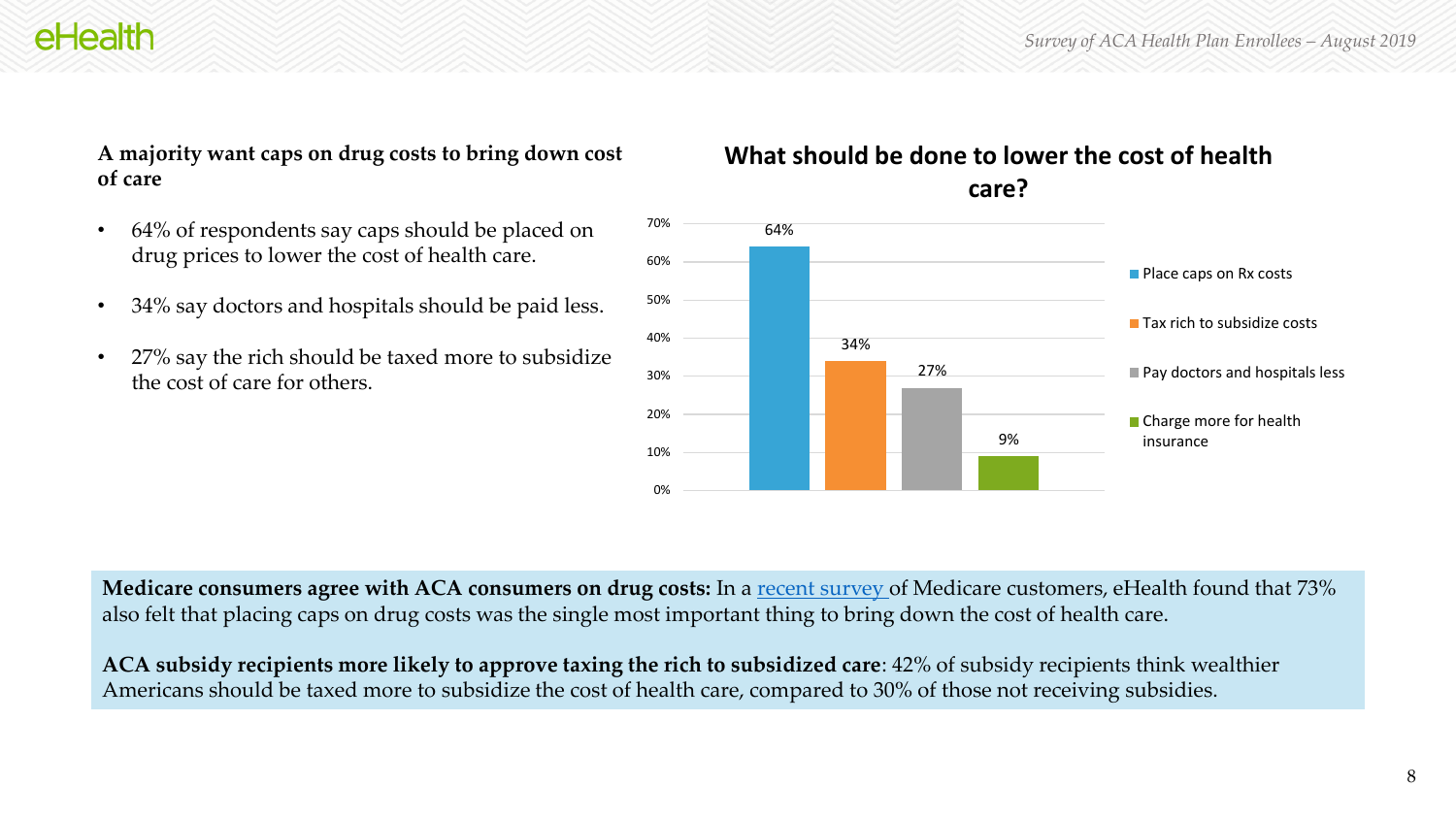## **Methodology Note**

The survey on which this report is based was conducted by eHealth in July 2019 on a voluntary basis. Participants had purchased at eHealth and were currently enrolled in ACA-compliant health insurance plans. A total of 801 responses were collected. Survey respondents were asked to voluntarily identify whether they had received government premiums subsidies.